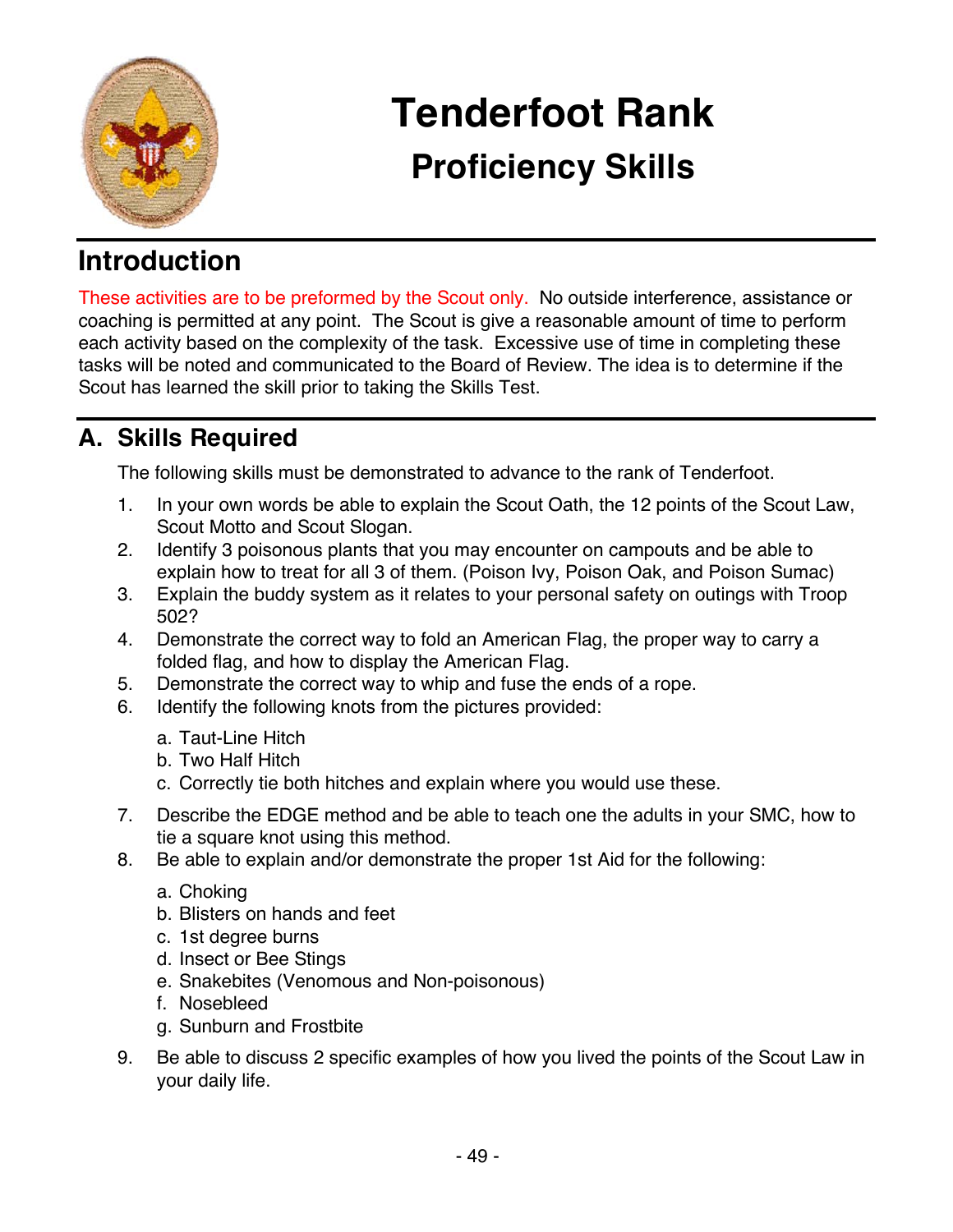10. In your opinion, what is one thing the Troop can improve on and one thing you would like to see the Troop discontinue.

#### **Materials needed for the Tenderfoot SMC (to be provided by the Scout):**

- $\triangleright$  Class "A" uniform
- $\triangleright$  Scout Handbook All requirements signed off before coming to the SMC
- $\geq$  1st Aid materials to cover the above
- $\triangleright$  Rope will be provided by the SMC board
- $\triangleright$  Flag will be provided by the SMC board

If planned for ahead of time with the leaders, SMC's can be done during a camping trip.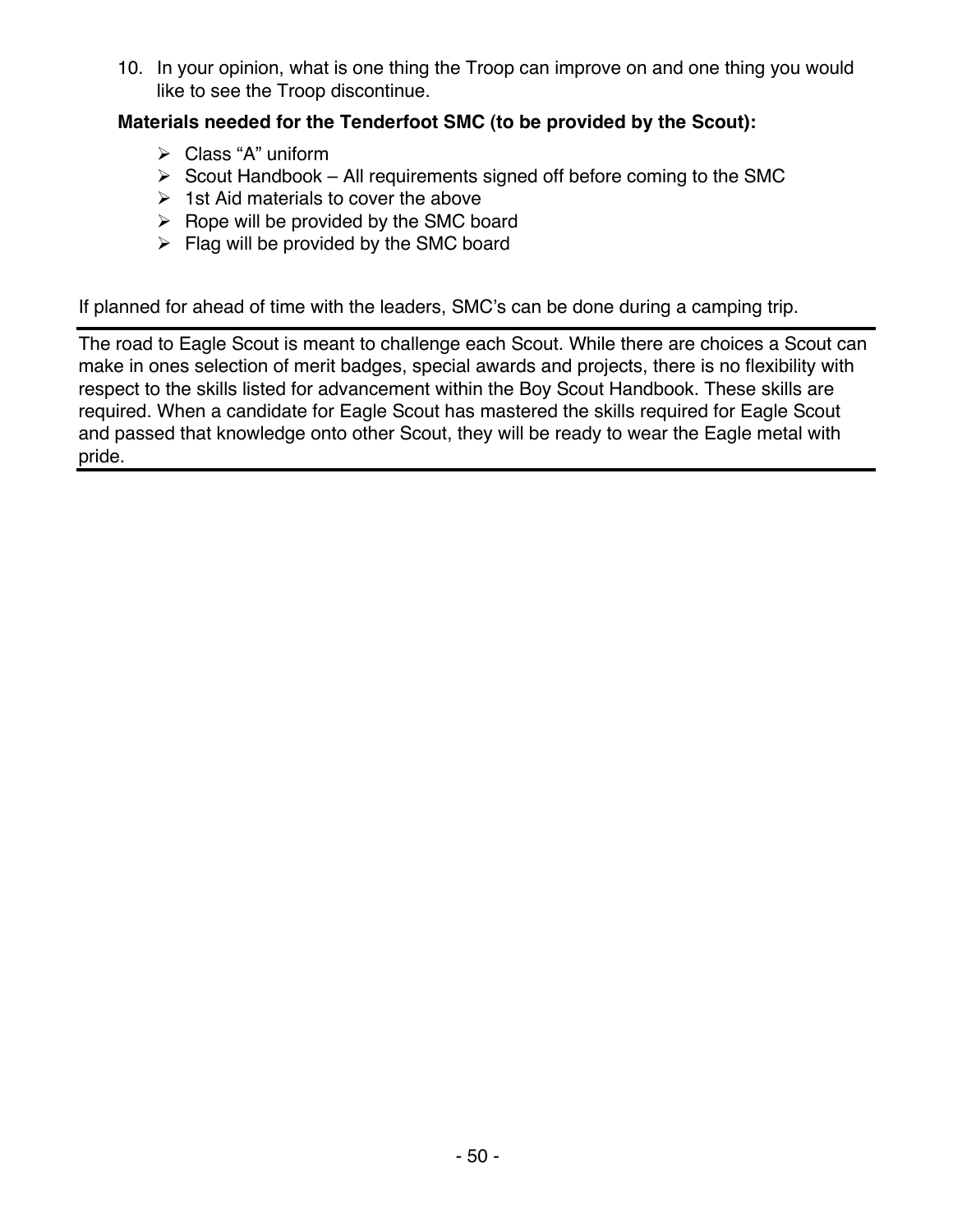

# **Second Class Rank Proficiency Skills**

## **Introduction**

These activities are to be preformed by the Scout only. No outside interference, assistance or coaching is permitted at any point. The Scout is give a reasonable amount of time to perform each activity based on the complexity of the task. Excessive use of time in completing these tasks will be noted and communicated to the Board of Review. The idea is to determine if the Scout has learned the skill prior to taking the Skills Test.

### **A. Skills Required**

The following skills must be demonstrated to advance to the rank of Second Class.

- 1. Explain what factors you should consider when choosing a patrol site and where to pitch your tent?
- 2. Define and explain the dangers of substance addictions?
- 3. Be able to discuss the principles of "Leave No Trace".
- 4. Be able to describe the precautions it takes for a "Safe Swim"?
- 5. Identify the parts of a compass?
- 6. Demonstrate the following by using a compass and/or map:
	- a. Orient a Map and tell us which way is North.
	- b. Shoot a bearing of 165 degrees and tell us which direction you would be travelling in.
	- c. Be able to point out (3) map symbols on a map and describe what they mean.
- 7. Demonstrate the proper care, sharpening, and the way you handle your knife. What precautions must be taken in account when using your knife?
- 8. Be able to explain and/or demonstrate the proper 1st Aid for the following:
	- a. Bite of a suspected rabid animal
	- b. Puncture wounds such as a fishhook or nail.
	- c. 2nd Degree Burns
	- d. Heat Exhaustion
	- e. Shock
	- f. Dehydration
- 9. Describe and demonstrate what to do for the following:
	- a. Stopped Breathing
	- b. Serious Bleeding
	- c. Ingested Poisoning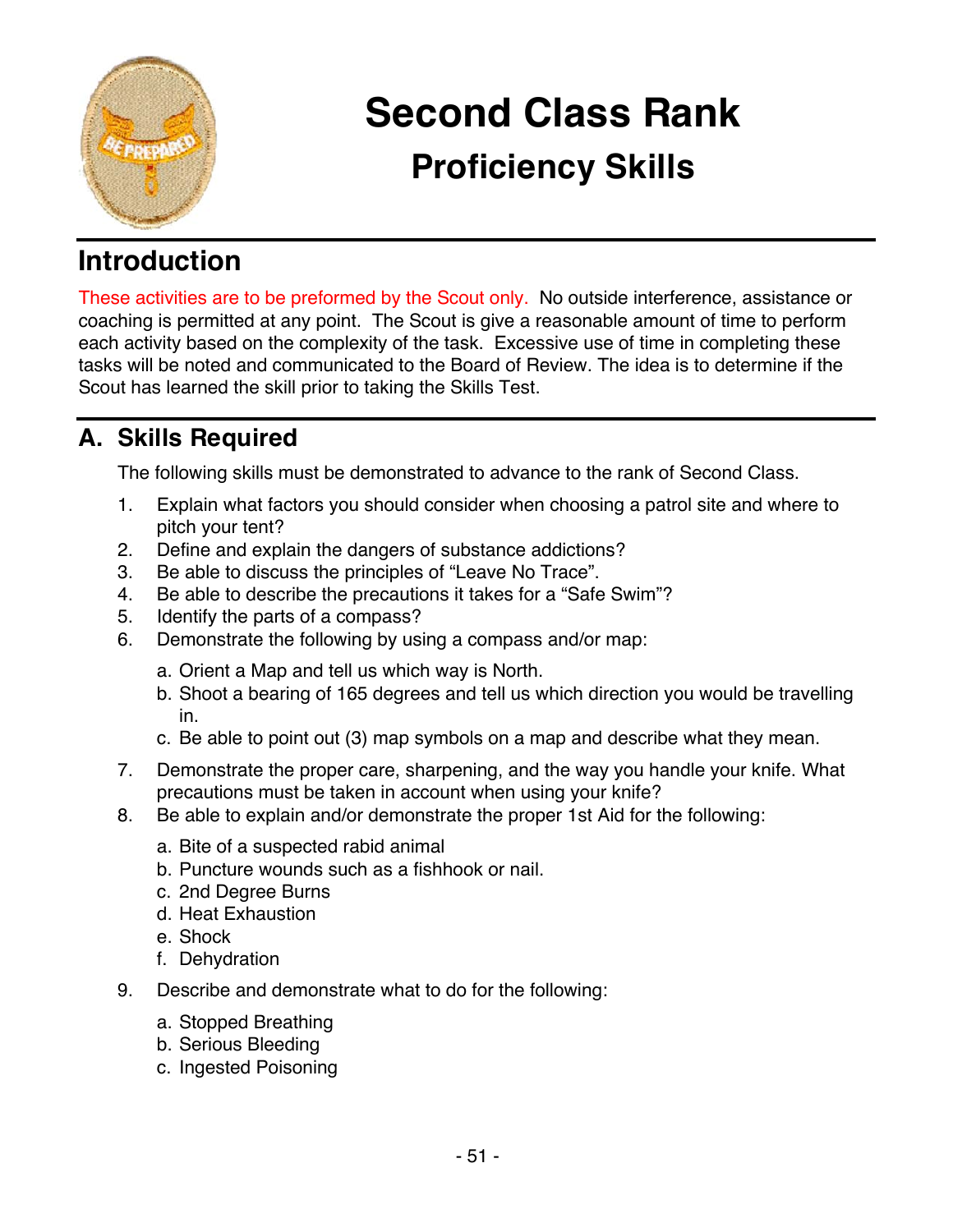- 10. Be able to discuss 2 specific examples of how you lived the points of the Scout Law in your daily life.
- 11. In your opinion, what is one thing the Troop can improve on and one thing you would like to see the Troop discontinue.

#### **Materials needed for the Second Class SMC (to be provided by the Scout):**

- $\triangleright$  Class "A" uniform
- $\triangleright$  Scout Handbook All requirements signed off before coming to the SMC
- $\geq$  1st Aid materials to cover the above
- $\triangleright$  Compass
- $\triangleright$  Personal Knife
- $\triangleright$  Map will be provided

If planned for ahead of time with the leaders, SMC's can be done during a camping trip.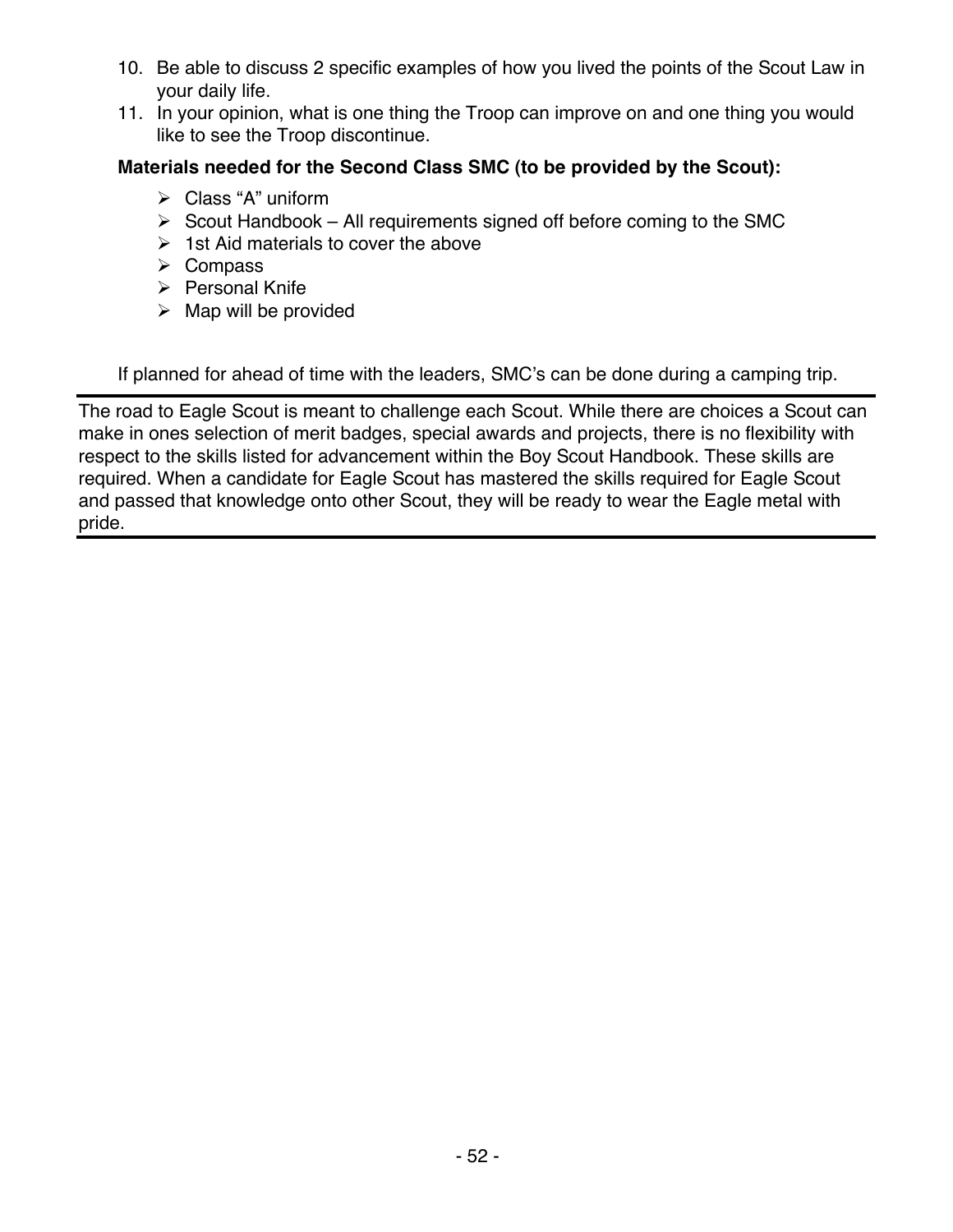

# **First Class Rank Proficiency Skills**

## **Introduction**

These activities are to be preformed by the Scout only. No outside interference, assistance or coaching is permitted at any point. The Scout is give a reasonable amount of time to perform each activity based on the complexity of the task. Excessive use of time in completing these tasks will be noted and communicated to the Board of Review. The idea is to determine if the Scout has learned the skill prior to taking the Skills Test.

### **A. Skills Required**

The following skills must be demonstrated to advance to the rank of First Class.

- 1. Identify the following knots from the pictures provided:
	- a. Timber Hitch
	- b. Clove Hitch
	- c. Correctly tie both hitches and explain where you would use these.
- 2. Describe the EDGE method and be able to teach one the adults in your SMC, how to tie a bowline using this method.
- 3. Explain when you should and should not use lashings. Demonstrate the following lashings by joining two or more poles together:
	- a. Square Lashing
	- b. Shear Lashing
	- c. Diagonal Lashing
- 4. Without using a compass or map, describe how to find your way during the day and night. Give (2) methods for each one.
- 5. Explain what your constitutional rights and obligations as a U.S. Citizen.
- 6. Tell the five most common signs of a heart attack.
- 7. Explain the steps or procedures in performing CPR.
- 8. Explain what precautions must be taken for a safe trip afloat.
- 9. Be able to explain and/or demonstrate the proper 1st Aid for the following:
	- a. Sprained Ankle
	- b. Upper Arm
	- c. Collarbone
- 10. Describe and/or demonstrate the proper way to measure the height or width of the following items that you may encounter on a hike:
	- a. Height of a Tree or Tower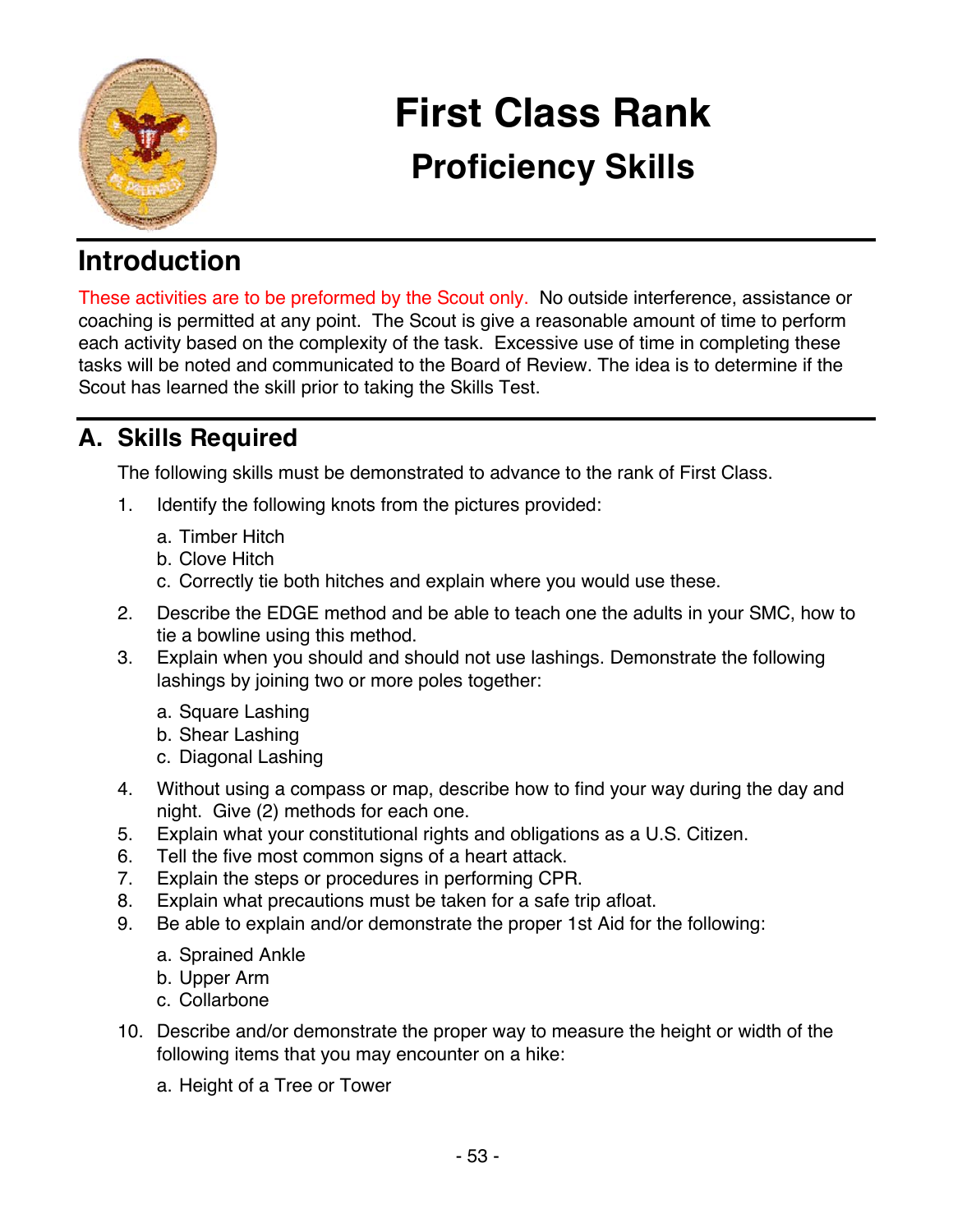b. Width of a canyon or ditch

- 11. Explain the angle of declination as it applies to the area in which you live. Describe the difference between contour and linear lines found on a map.
- 12. Be able to discuss 2 specific examples of how you lived the points of the Scout Law in your daily life.
- 13. In your opinion, what is one thing the Troop can improve on and one thing you would like to see the Troop discontinue.

#### **Materials needed for the First Class SMC (to be provided by the Scout):**

- $\triangleright$  Class "A" uniform
- $\triangleright$  Scout Handbook All requirements signed off before coming to the SMC
- $\geq 1$ st Aid materials to cover the above

If planned for ahead of time with the leaders, SMC's can be done during a camping trip.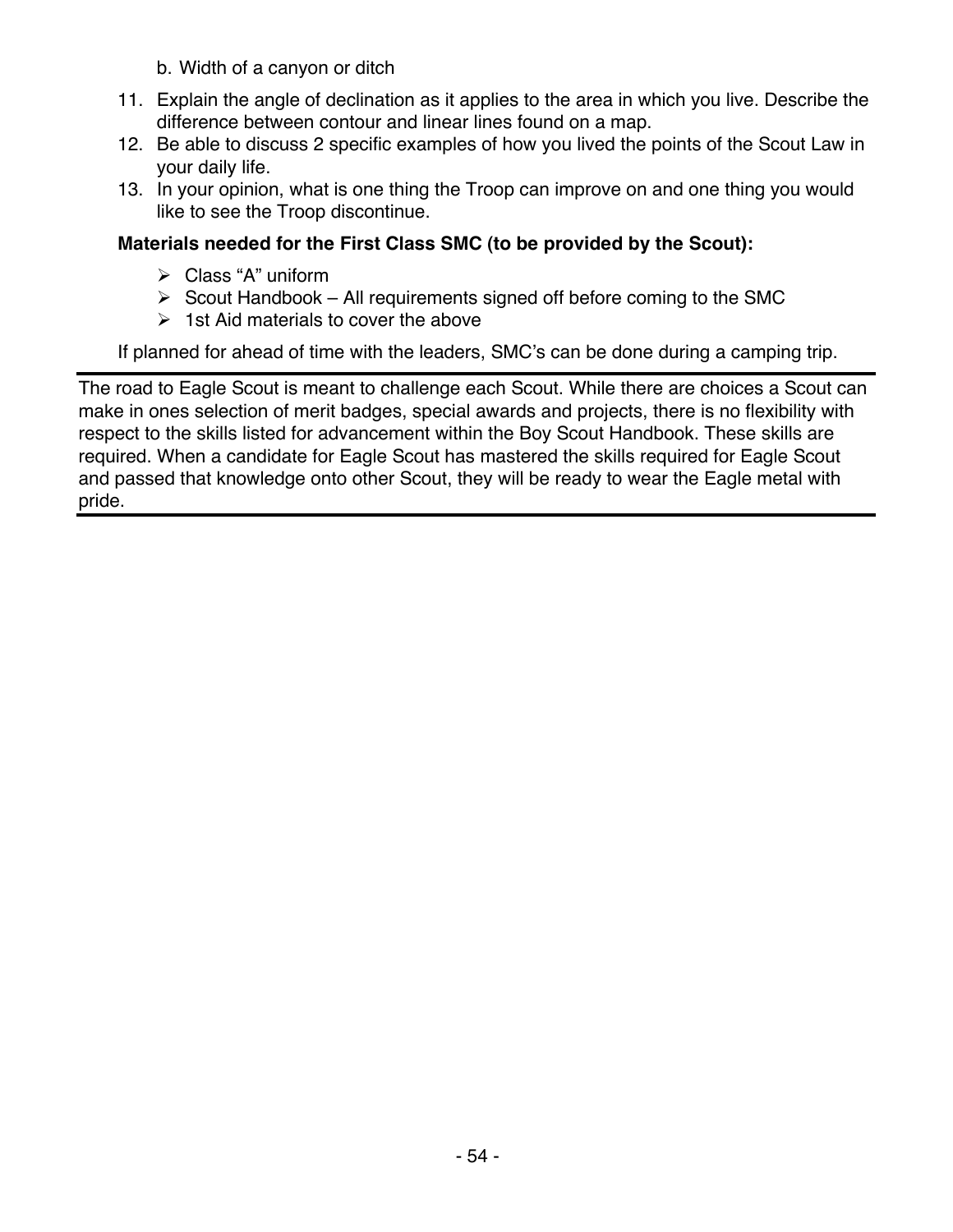

# **Star Rank Proficiency Skills**

## **Introduction**

These activities are to be preformed by the Scout only. No outside interference, assistance or coaching is permitted at any point. The Scout is give a reasonable amount of time to perform each activity based on the complexity of the task. Excessive use of time in completing these tasks will be noted and communicated to the Board of Review. The idea is to determine if the Scout has learned the skill prior to taking the Skills Test.

### **A. Skills Required**

The skills the Scouts must demonstrate will be selected by the Adult Leaders. They will include 10 skills from prior ranks (Tenderfoot, Second Class, and First Class) and five skills from the bulleted list below.

- $\triangleright$  Build and light fire then make sure it is cold out.
- $\triangleright$  Lash a Tripod and Square lashing.
- $\triangleright$  Demonstrate the proper way to treat a person for a broken arm.
- $\triangleright$  Bandage an ankle sprain.
- $\triangleright$  Identify 3 poisonous plants out of line-up of 7 pictures.
- $\triangleright$  Identify 10 topographical symbols from a list of 25 (Scout Handbook p. 67).
- $\triangleright$  Build a shelter with a tarp and rope or natural materials.
- $\triangleright$  Use splints to immobilize an arm or a leq.

If planned for ahead of time with the leaders, SMC's can be done during a camping trip.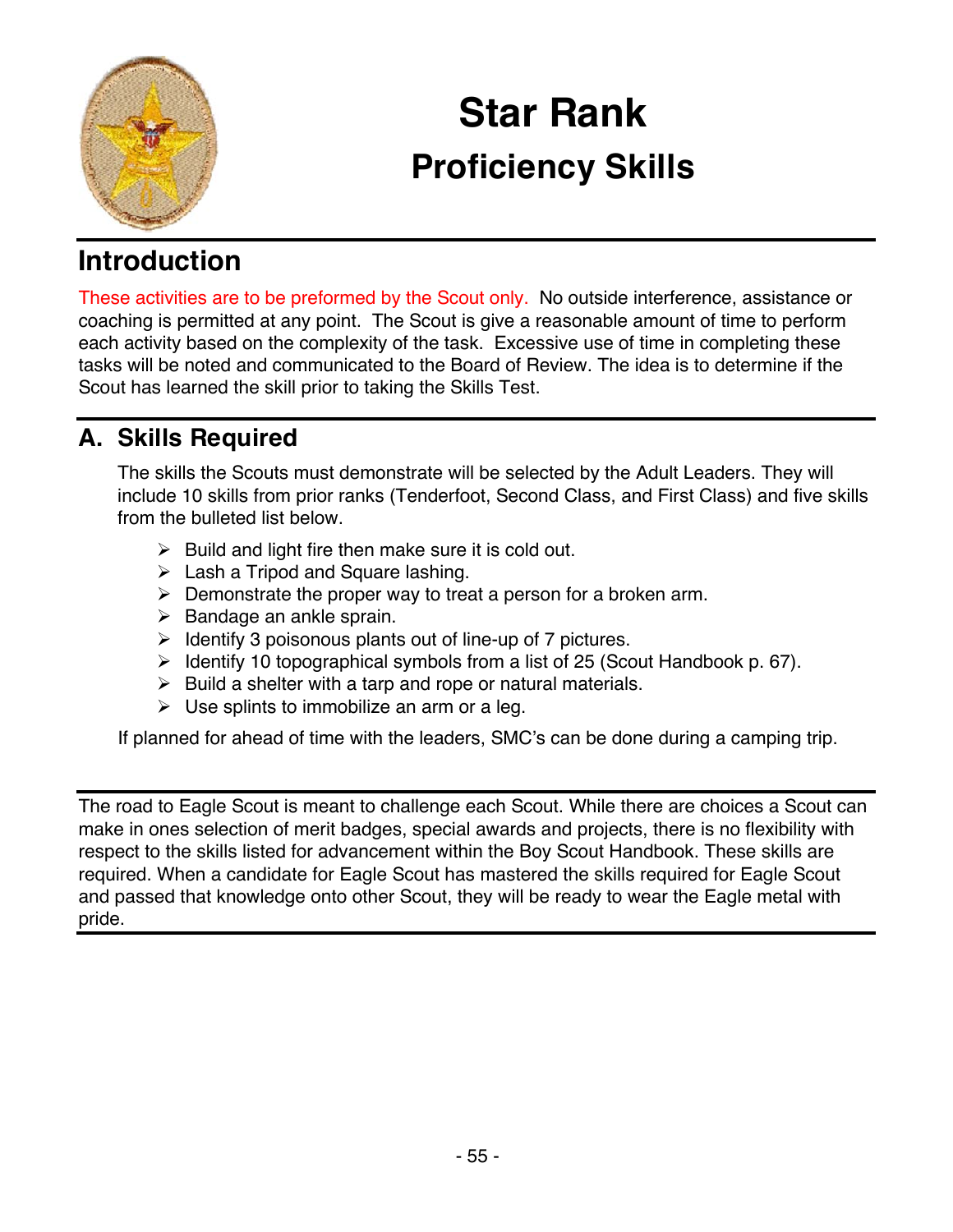

# **Life Rank Proficiency Skills**

## **Introduction**

These activities are to be preformed by the Scout only. No outside interference, assistance or coaching is permitted at any point. The Scout is give a reasonable amount of time to perform each activity based on the complexity of the task. Excessive use of time in completing these tasks will be noted and communicated to the Board of Review. The idea is to determine if the Scout has learned the skill prior to taking the Skills Test.

### **A. Skills Required**

The skills the Scouts must demonstrate will be selected by the Adult Leaders. They will include 10 skills from prior ranks (Tenderfoot, Second Class, and First Class) and six skills from the bulleted list below.

- $\triangleright$  Build and light fire then make sure it is cold out.
- $\triangleright$  Lash a Tripod and Square lashing.
- $\triangleright$  Demonstrate the proper way to treat a person for a broken arm.
- $\triangleright$  Bandage an ankle sprain.
- $\triangleright$  Identify 3 poisonous plants out of line-up of 7 pictures.
- $\triangleright$  Identify 10 topographical symbols from a list of 25 (Scout Handbook p. 67).
- $\triangleright$  Build a shelter with a tarp and rope or natural materials.
- $\triangleright$  Use splints to immobilize an arm or a leq.

If planned for ahead of time with the leaders, SMC's can be done during a camping trip.